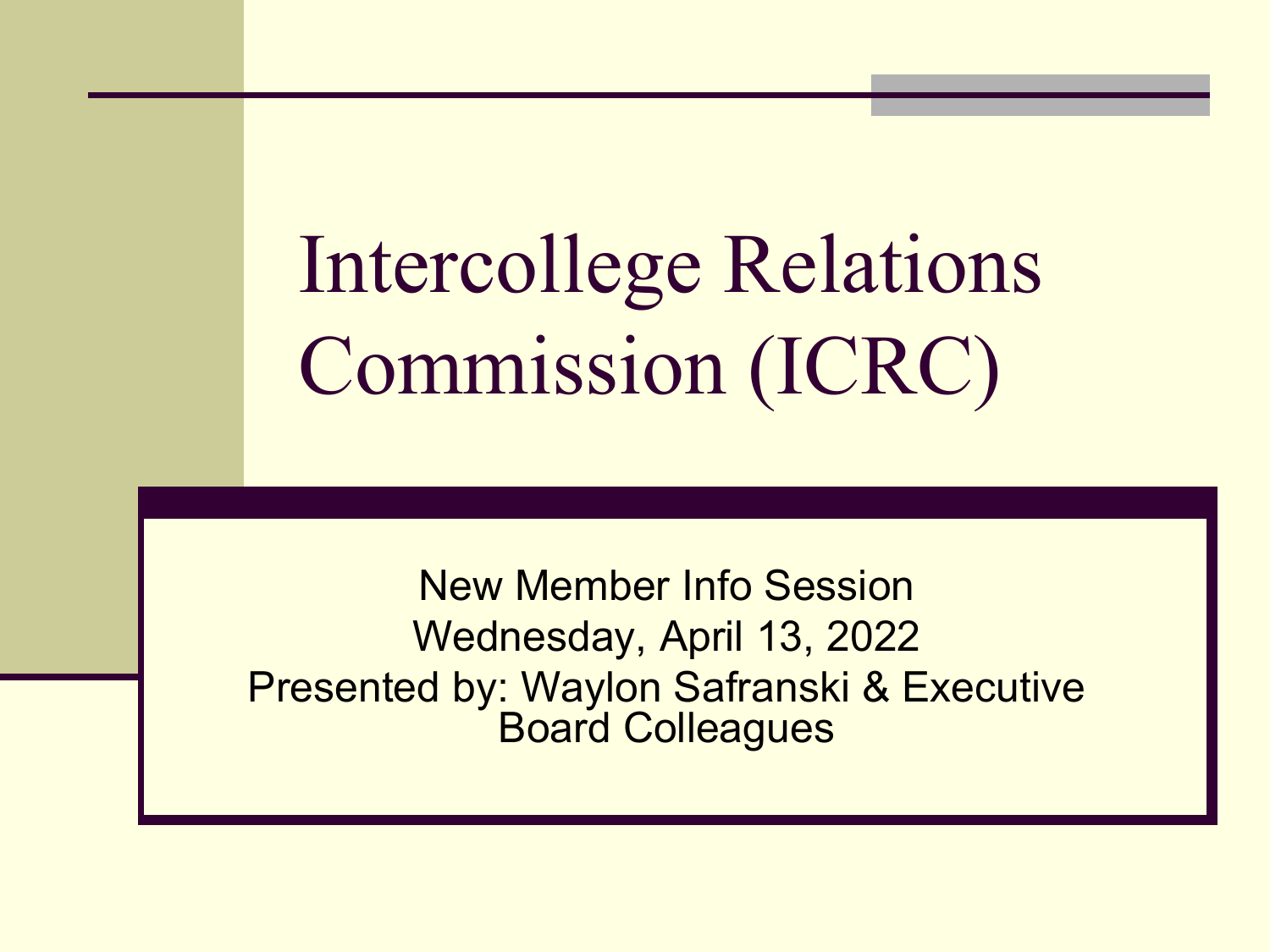### Purpose of New Member Info Session

- **Provide brief history and role of ICRC**
- Identify key transfer and articulation groups & committees in WA state
- Introduce ICRC handbook (online)
- Identify add'I resources and processes
- Connect with colleagues across the state
- Learn more about how you can contribute

### <https://www.wa-council.org/icrc/>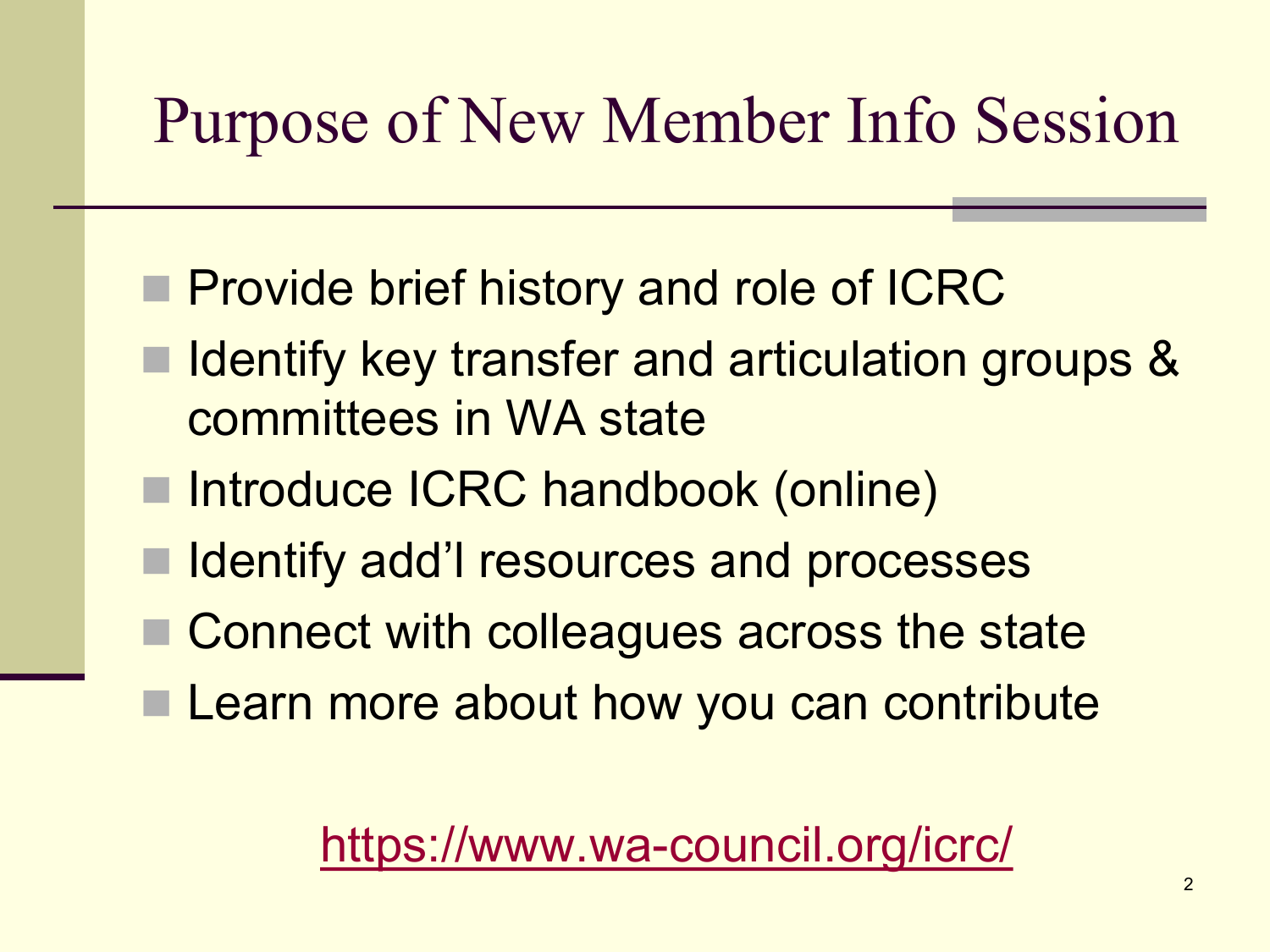## 2021-22 ICRC Executive Board

- Waylon Safranski, Past Chair (WSU)
- Kirsten Clawson, Chair (Olympic)
- Dave Sundine, Vice Chair (UW)
- **Rebecca Goss, Secretary (Spokane CC)**
- **Shea Hamilton (ICW Leader)**
- Rose Spodabalski-Brower (CWU)
	- **Treasurer is 3-year terminal position**
	- **All other positions move up after 1 year served**
	- Need to fill Public BI and CTC spots tomorrow!

### <https://www.wa-council.org/icrc/executive-board/>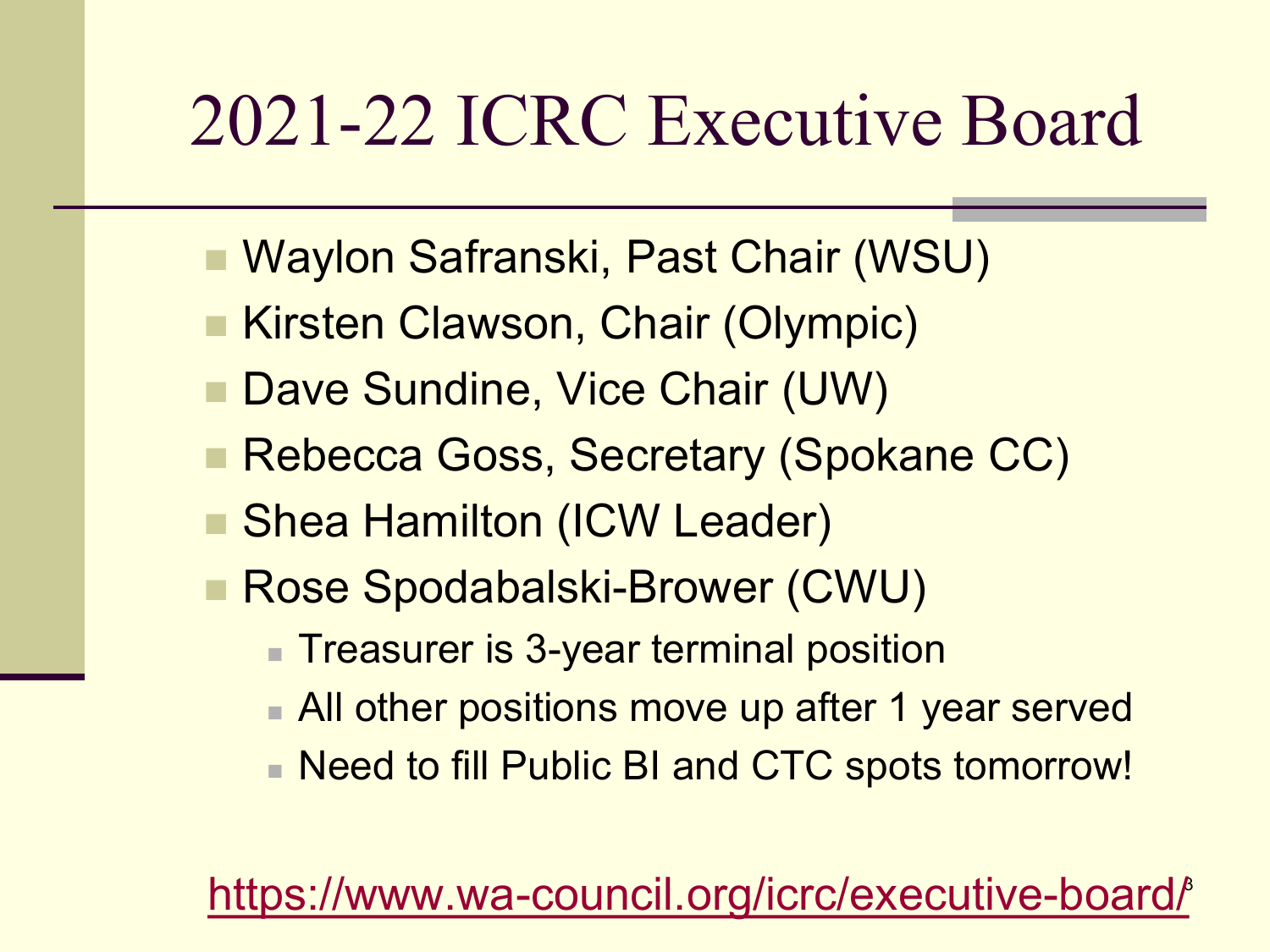# ICRC Purpose and Objectives

- **To implement and improve communication** and liaison among public and private colleges and universities in the State of Washington.
- To study, evaluate, and assist in the development of solutions of transfer problems, which occur between educational institutions.
- To consider and promote activities of general concern to these institutions.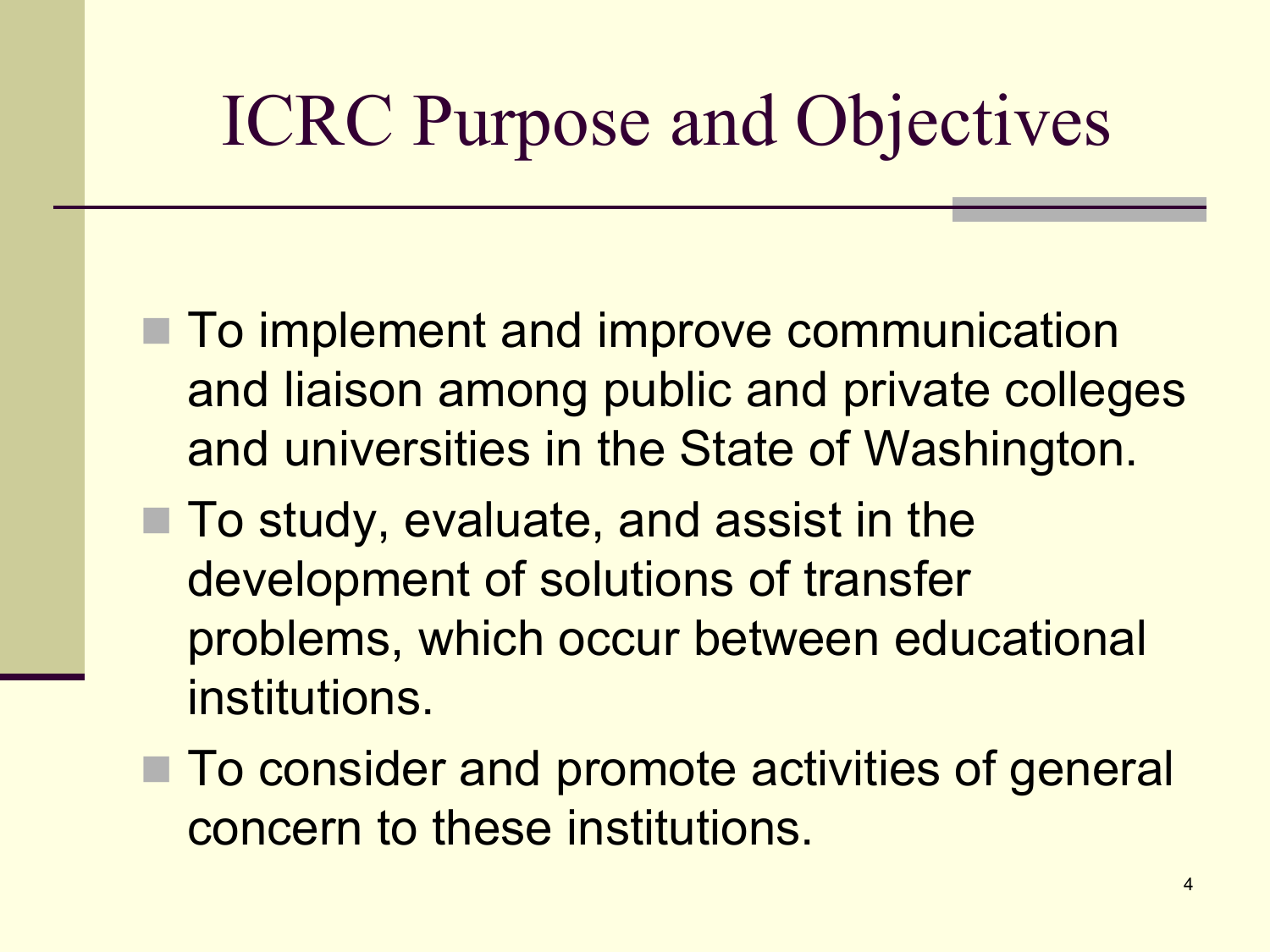# Brief History of ICRC

- 1970 Intercollege Relations Commission organized (under the constitution of the Washington Council for High School-College Relations)
- **First set of associate degree guidelines was** adopted in 1971
- ICRC developed guidelines for associate degree requirements
- Revised associate degree guidelines in 1978, 1980,1984,1988,1996, 2011, 2013…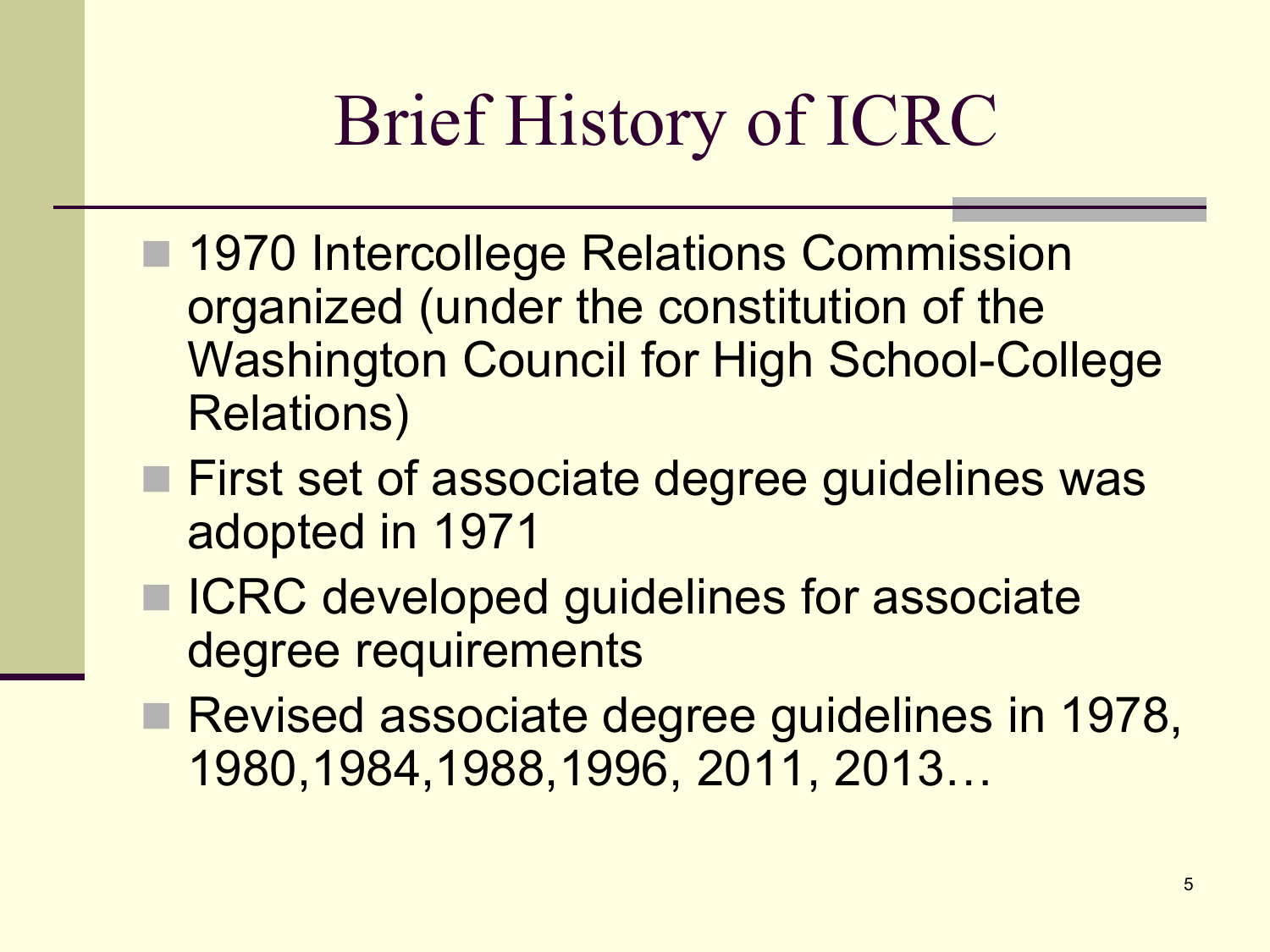### Transfer and Articulation Network

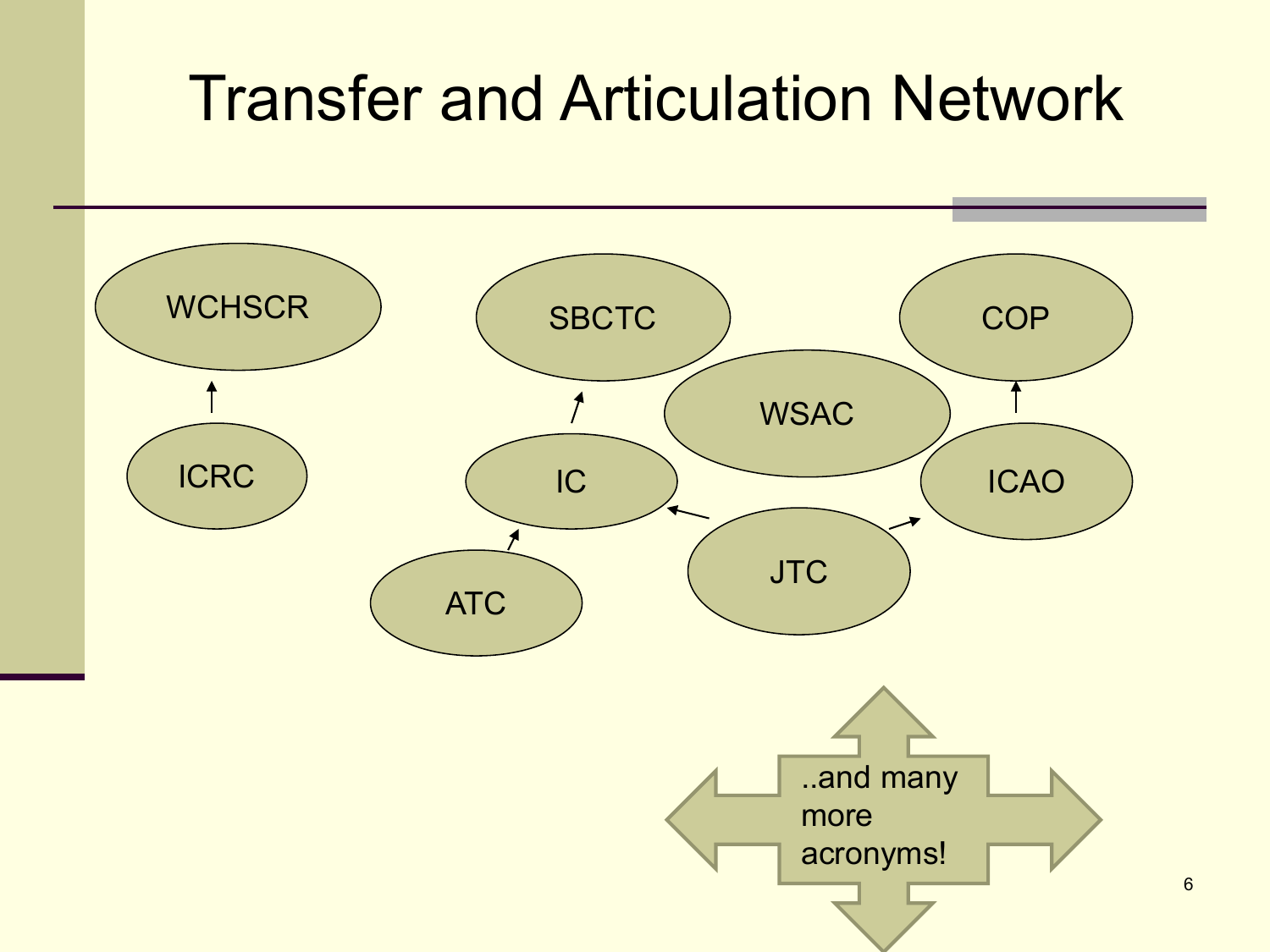### **List of Transfer Network Groups**

(WSAC actively participates with groups indicated by an asterisk\*)

 **Statewide cross-sector groups and offices involved with transfer**  Joint Transfer Council (JTC)\* Washington Council on High School –College Relations (WCHSCR)\* Intercollege Relations Commission (ICRC)\* Interinstitutional Committee of Academic Officers (ICAO) – public baccalaureate institutions Instruction Commission (IC) – public community and technical colleges Northwest Student Transfer Education Partnership (NW STEP, formerly BACC/CTC)\* Washington Association of Collegiate Registrars and Admission Officers (WaACRAO)\* Dual Credit and Running Start Coordinators (high school and college advisors)\* Academic Credit for Prior Learning Work Group (ACPL)\*

#### 7 **Please refer to Transfer Asset Flow and Roles and Responsibilities documents on ICRC website homepage**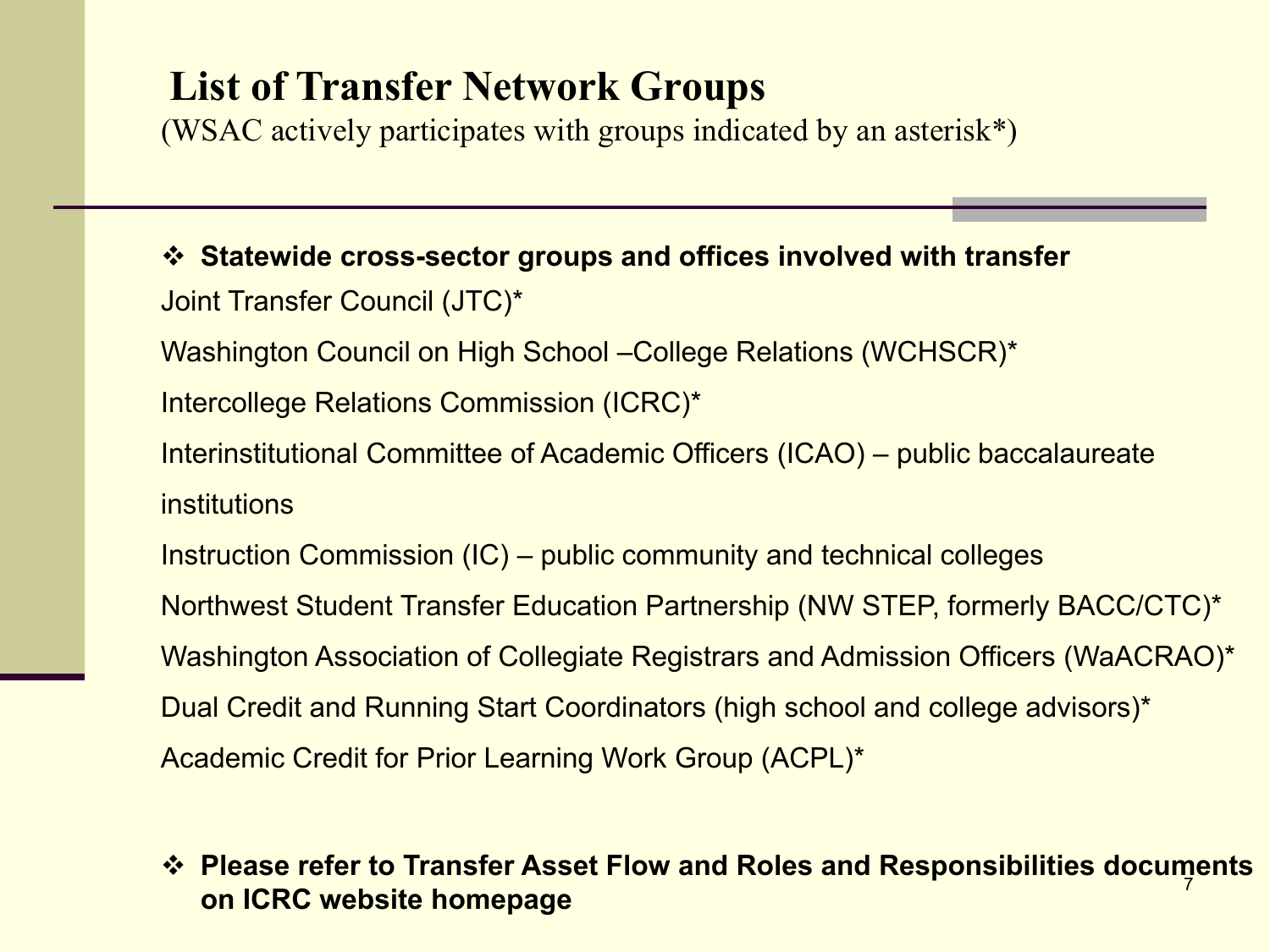### **List of Transfer Network Groups, cont.**

### **Within-sector groups or offices involved with transfer initiatives Public Baccalaureate Sector**

Council of Presidents (COP) Interinstitutional Committee of Academic Officers (ICAO) Interinstitutional Committee of Registrars and Admissions Officers (ICORA)

### **Independent Baccalaureate Sector**

Independent Colleges of Washington (ICW) Private Registrars of Washington (PROW)

### **Public Two-year Sector**

State Board for Community and Technical Colleges (SBCTC) Instruction Commission (IC) Washington State Student Service Commission (WSSSC) Articulation and Transfer Council (ATC) Advising and Counseling Council (ACC) Admissions and Registration Council (ARC)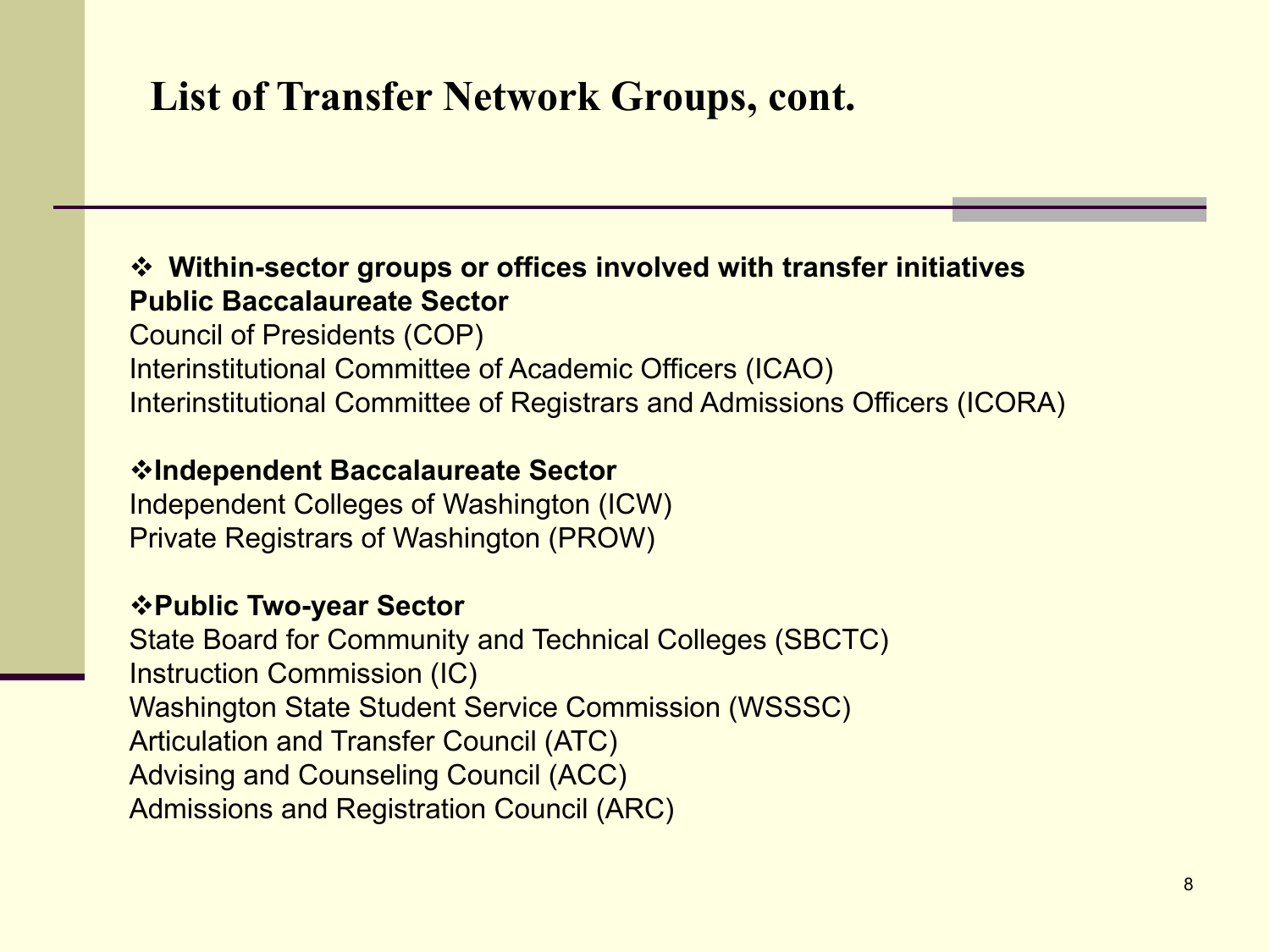# ICRC Handbook

### Revised December 2020

- Handbook Revision Workgroup established 2016, chaired by Executive Board Past Chair
	- Working toward more open sessions
- Intercollege Transfer and Articulation among Washington Public Colleges and Universities (Umbrella Policy) pg. 12
- Current Direct Transfer Agreement (DTA) guidelines with Provisos – pg. 23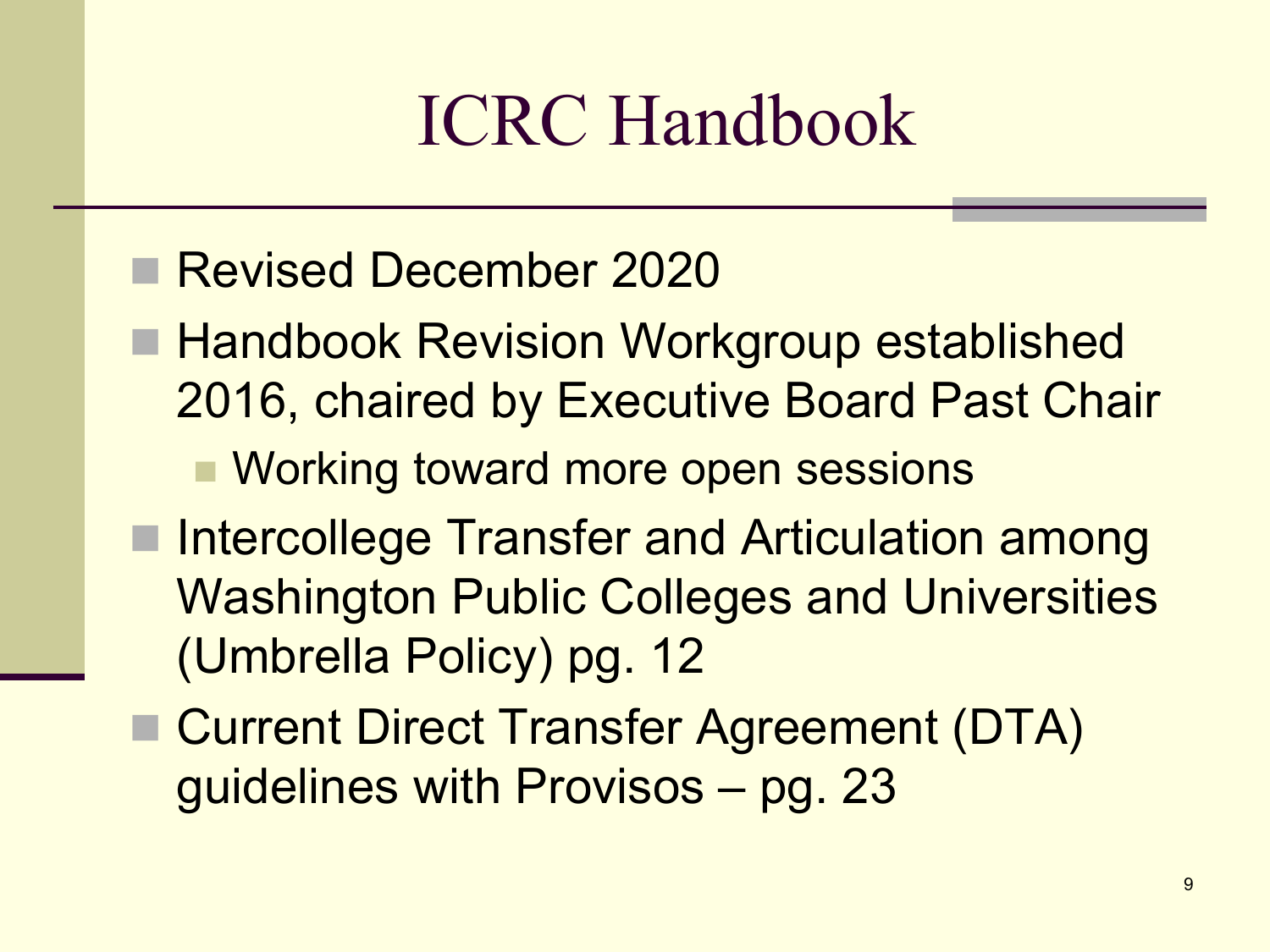## ICRC Handbook, cont.

- **List of CTCs with direct transfer degree that** meets ICRC guidelines – pg. 36
- Baccalaureate institutions that subscribe to the ICRC guidelines – pg. 38
- Associate Degree Course List Part I: Courses Generally Accepted in Transfer – pg. 39

■ Associate Degree Course List Part II: Restricted Subject Areas for Transfer –pg. 46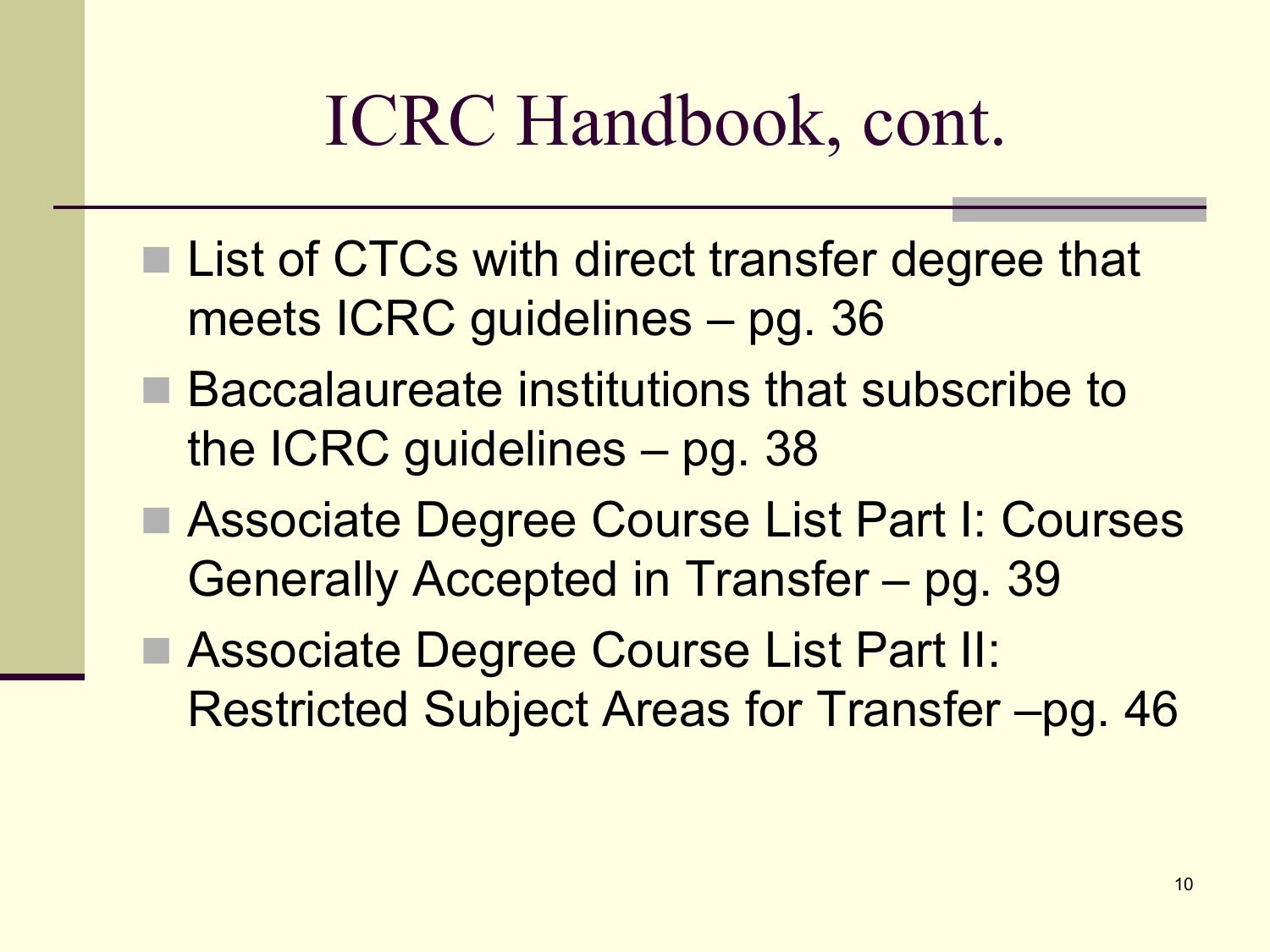Ongoing Articulation Review Committee (OAR)

- Monitor the success of Agreements
	- **Presentation of degree requirements**
	- Compliance with DTA and AS-T
	- Provide recommendations as needed
- Active group increasing number of requests for degree review
	- Change to ICRC's constitution 2011
		- OAR chair is selected from committee
		- Member-at-large is on the OAR committee
		- OAR needs members tomorrow, too!

<https://www.wa-council.org/icrc/oar-committee/><sup>11</sup>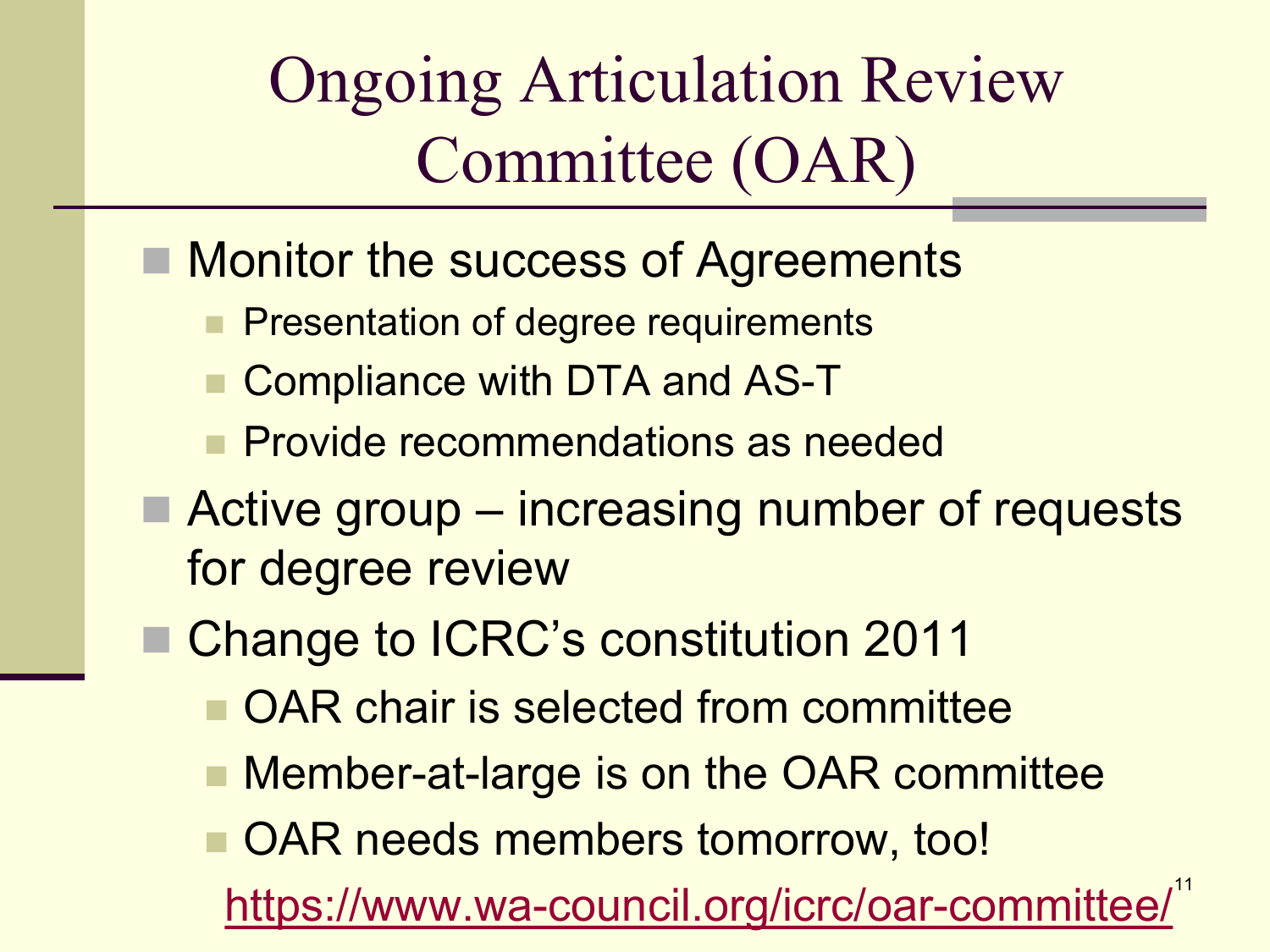Associate of Science Transfer Degree (AS-T)

- Not a block transfer some GERs will need to be completed at upper-division level
	- Degree #1 biological sciences, environmental/resource sciences, chemistry, geology, and earth science
	- Degree #2 engineering, computer science, physics, and atmospheric science
	- Developed in 2000
	- Begins on ICRC Handbook pg. 51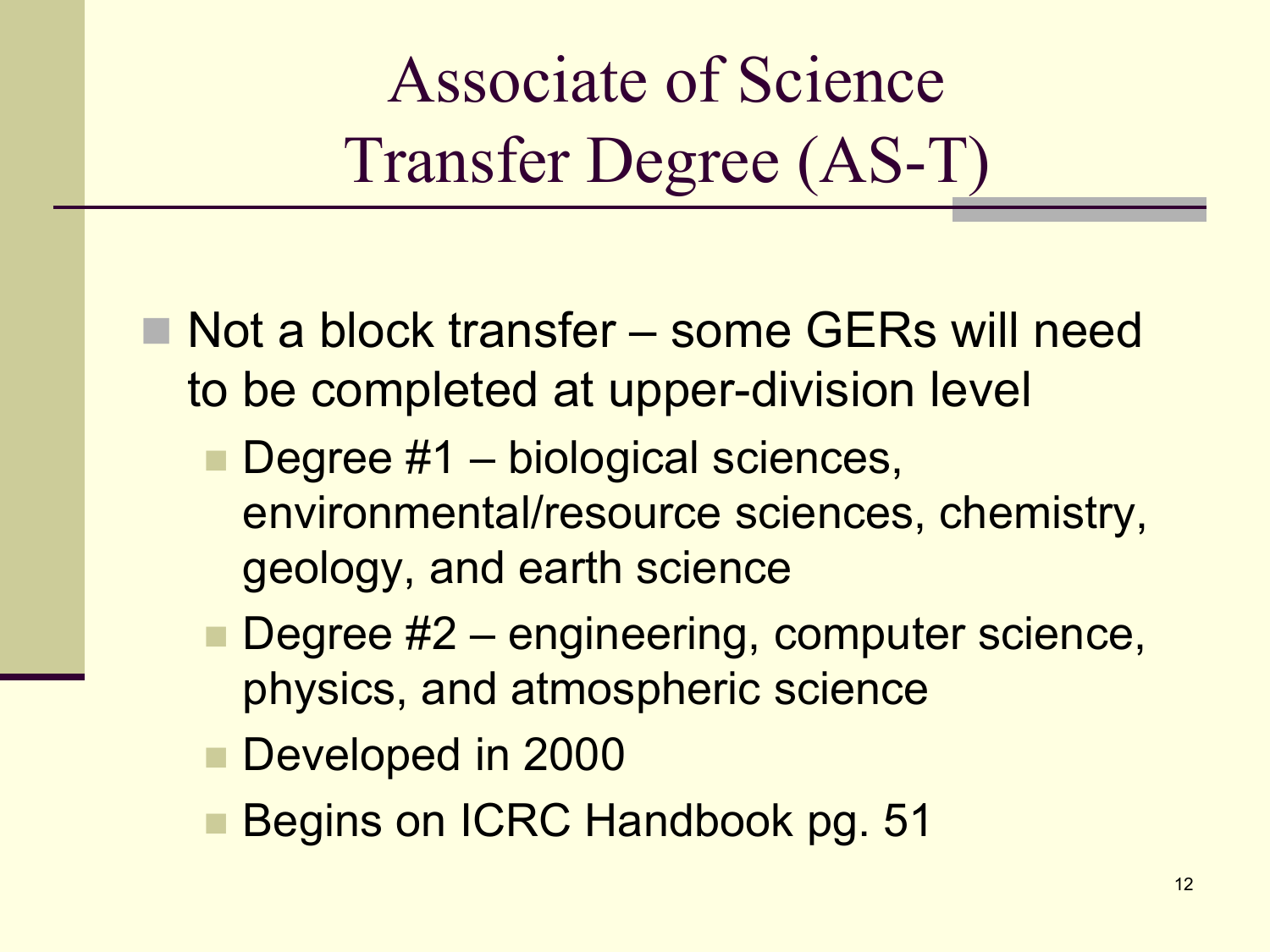Major Related Programs (DTA and AS-T Track 2)

 https://www.sbctc.edu/colleges[staff/programs-services/transfer/major](https://www.sbctc.edu/colleges-staff/programs-services/transfer/major-related-programs.aspx)related-programs.aspx

■ DTA-Based: Biology, Business, Computer Science, Construction Mgt., Music, Nursing, Pre-Nursing

**AS-T Based: Engineering**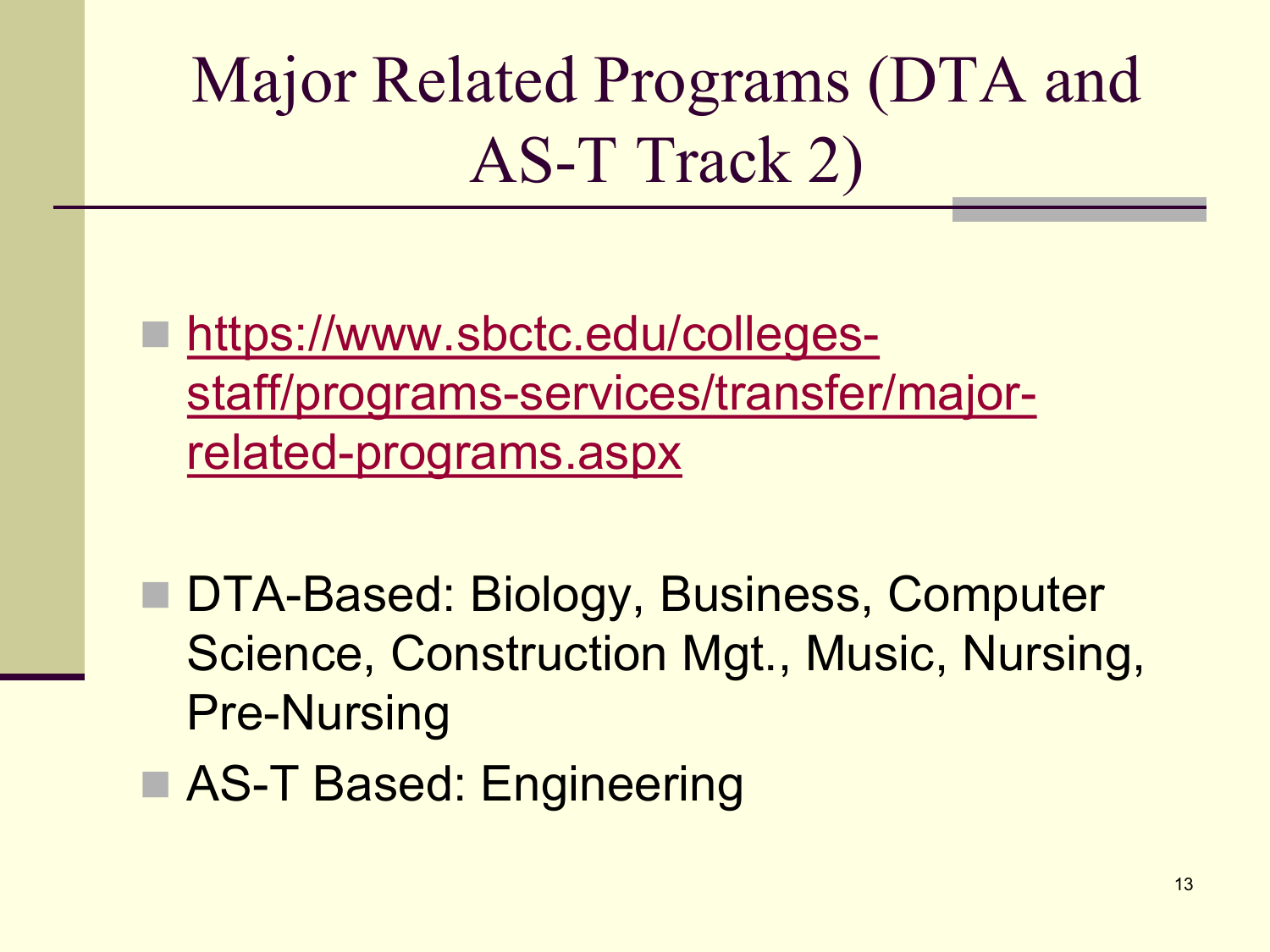## ICRC Resources

- **Handbook**
- Website: https://www.wa-council.org/icrc/
- **Membership**
- **Colleagues**
- **List Serve**
- **Fall/Winter/Spring Meetings**